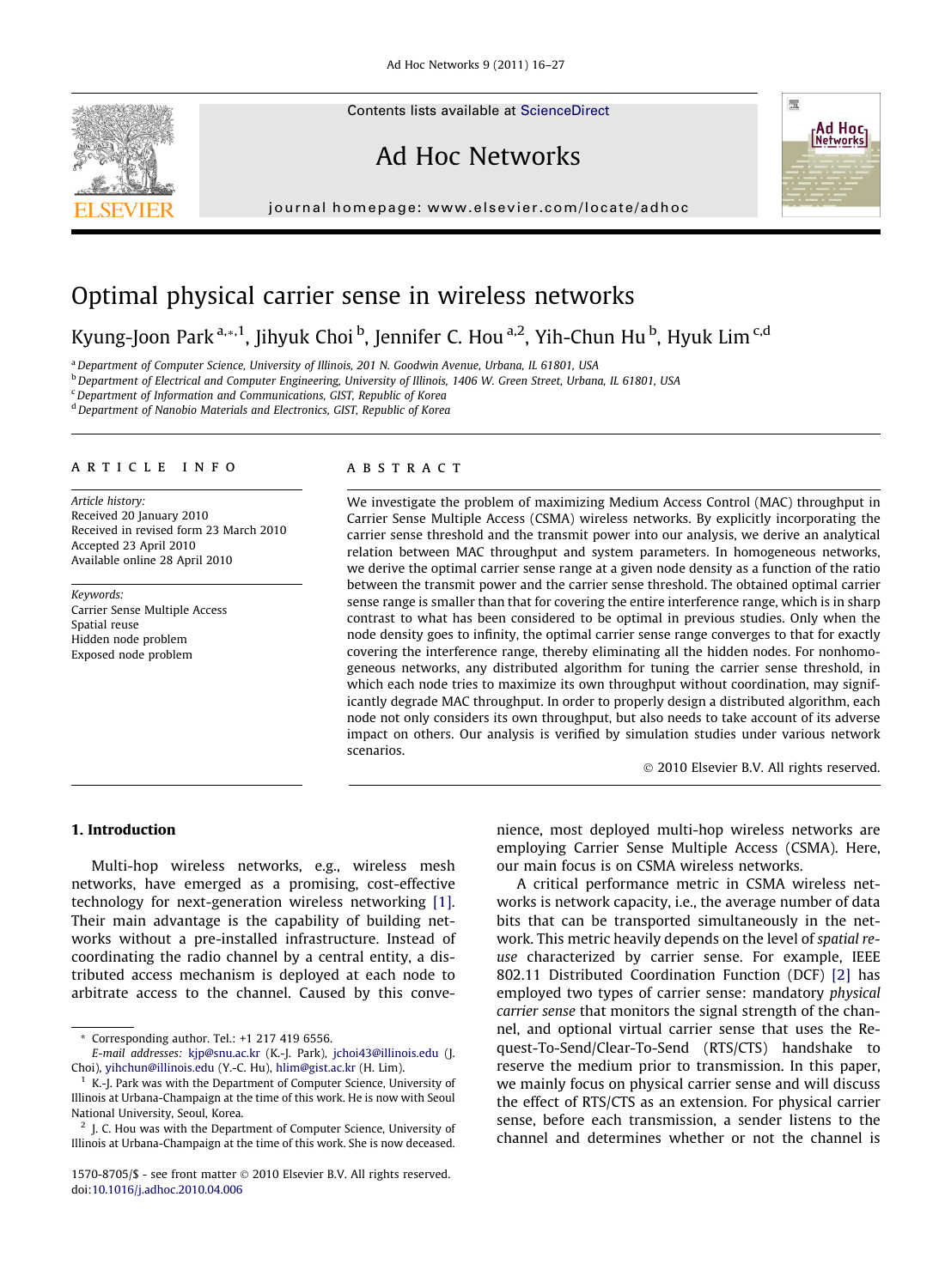busy by comparing the received signal strength with the carrier sense threshold. If the signal strength is below the carrier sense threshold, the sender considers the channel to be idle and starts its transmission. Otherwise, the sender considers the channel to be busy and defers its transmission. Since the received signal strength is proportional to the transmit power of the corresponding sender, both the carrier sense threshold and the transmit power are major control knobs for physical carrier sense.

There have been a number of studies that focus on the impact of physical carrier sense on network capacity. (We will give a detailed summary of existing work in Section 2.) Most research efforts [\[3–5\],](#page-9-0) however, have concentrated either on the relation between physical carrier sense and Shannon capacity, i.e., the achievable channel rate under the additive white Gaussian noise channel model (instead of Medium Access Control (MAC) throughput, i.e., the average rate of successful message delivery in the MAC layer) or on the derivation of a simple condition for eliminating all the hidden nodes (without considering sufficient details of how physical carrier sense operates)[\[6,7\]](#page-9-0).What has not been fully investigated is the analytical relation between physical carrier sense and the MAC throughput. Hereafter, we interchangeably use network MAC throughput (aggregate MAC throughput over every node) and network capacity to denote MAC-level throughput under the saturation condition [\[8\]](#page-9-0).

In this paper, we are interested in seeking solutions to the following questions: What is the analytical relation between network capacity and system parameters such as the carrier sense threshold and the transmit power? Is eliminating all the hidden nodes really optimal in terms of network capacity? If not, what is the optimal condition? As in the case of using Shannon capacity [\[3–5\]](#page-9-0) to characterize network capacity, can we still quantify network capacity as a function of the ratio of the carrier sense threshold to the transmit power? Furthermore, is there any advantage of deploying nonhomogeneous networks (where the system parameters can be adjusted independently by each node) over homogeneous networks (where system parameters are set to the same values for every node)? We aim to answer the above questions in an analytical framework. Specifically, our contributions are as follows:

- By explicitly incorporating the *carrier sense threshold* and the transmit power into our analysis, we establish an analytical relation between network capacity and the level of spatial reuse characterized by physical carrier sense. Although there have been considerable research efforts on modeling the performance of CSMA wireless networks [\[8–11\],](#page-9-0) none of them have explicitly incorporated the carrier sense threshold and the transmit power in their models.
- In the case of homogeneous networks, we show that network capacity depends on the ratio of the transmit power to the carrier sense threshold. By using the notion of the carrier sense range, we derive the optimal carrier sense range as an explicit function of system parameters such as node density, channel access probability, and duration of each channel state. We identify that the optimal carrier sense range is smaller than the value for exactly covering the entire interference range of the

receiver, which implies that the hidden nodes will not be totally eliminated. This result is in sharp contrast to what has been considered to be optimal in previous studies. Only when the node density goes to infinity, the optimal carrier sense range converges to that for exactly covering the entire interference range, thereby eliminating all the hidden nodes. This analysis quantifies the intuitive tradeoff between the hidden node problem and the exposed node problem.

• In the case of nonhomogeneous networks, the carrier sense threshold and the transmit power should be considered independently in order to determine network capacity. The problem of maximizing network capacity in a fully distributed manner is shown to be a non-cooperative game [\[12\]](#page-9-0). Any selfish distributed algorithm in which every node tunes its own parameters for maximizing its own throughput, without coordination with other nodes, will fail to maximize network capacity and may result in a poor system performance. Consequently, each node needs to consider not only its own throughput, but also needs to introduce a certain form of penalty as a price for the adverse impact on others.

The remainder of the paper is organized as follows: In Section 2, we give a detailed summary of related work and highlight the difference between prior work and ours. In Section 3, we introduce the propagation and interference models used in our analysis. Then, by focusing on physical carrier sense, we characterize the MAC throughput. In Section 4, we derive an analytical relation between network capacity and system parameters. Based on the relation, we find the optimal carrier sense range, which maximizes network capacity. Then, we discuss several related issues such as the effect of RTS/CTS on network capacity and multiple data rates. We present simulation results in Section 5, and conclude the paper in Section 6 with a list of research avenues for future work.

#### 2. Related work

We categorize related work into the following three cases.

## 2.1. Performance analysis of IEEE 802.11 DCF

There have been considerable studies on the performance of IEEE 802.11 DCF both in single-cell scenarios [\[8–10\]](#page-9-0) and multi-hop networks [\[11\]](#page-9-0). In [\[8\]](#page-9-0), Bianchi modeled the behavior of the binary back-off counter at one tagged node as a two-dimensional Markov chain, and derived a fixed-point model for IEEE 802.11 DCF. Calì et al. [\[9\]](#page-9-0) derived a throughput bound by approximating IEEE 802.11 DCF with a *p*-persistent model. Kumar et al. [\[10\]](#page-9-0) generalized the fixed-point analysis of Bianchi's model. Recently, Medepalli and Tobagi [\[11\]](#page-9-0) extended Bianchi's work, and provided an analytical model that captures several important performance metrics such as throughput, delay, and fairness. In all of these previous studies, the impact of the carrier sense threshold and the transmit power has not been fully investigated.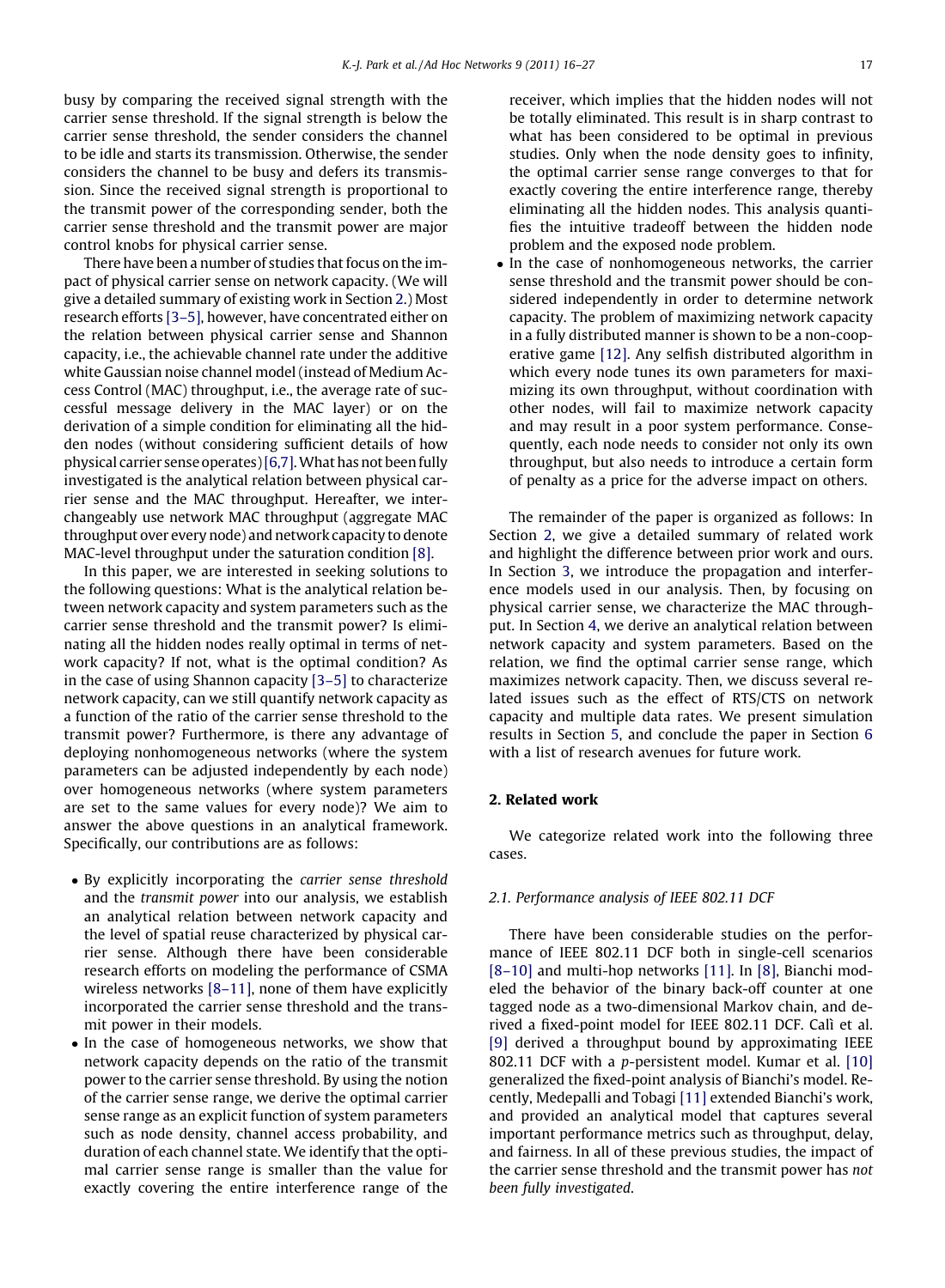# <span id="page-2-0"></span>2.2. Studies on physical carrier sense for improving the level of spatial reuse

Recently, a number of studies have been carried out to study how physical carrier sense affects spatial reuse [\[6,7\].](#page-9-0) Given a predetermined transmission rate, Zhu et al. [\[6\]](#page-9-0) derived conditions for the carrier sense threshold in order to cover the entire interference range. Zhu et al. also proposed in [\[7\]](#page-9-0) a dynamic algorithm for adjusting the carrier sense threshold. There have been also a number of studies on the relation between physical carrier sense and Shannon capacity [\[3–5\]](#page-9-0). Yang and Vaidya [\[4\]](#page-9-0) are perhaps the first to address the impact of physical carrier sense on Shannon capacity of wireless ad hoc networks while taking into account the MAC layer overhead. Zhai and Fang [\[5\]](#page-9-0) investigated the impact of physical carrier sense in multi-rate and multi-hop scenarios. Kim et al. [\[3\]](#page-9-0) showed that with a scheduling-based MAC, spatial reuse only depends on the ratio of the transmit power to the carrier sense threshold. In addition, an implementation-oriented study was presented in [\[13\]](#page-9-0). Recently, Zhu et al. [\[14\]](#page-9-0) derived an implicit relation for obtaining the optimal carrier sense range in homogeneous networks. A more comprehensive study on optimizing CSMA networks has been performed in [\[15\].](#page-9-0) In addition, a non-cooperative game-theoretic approach for control of the carrier sense threshold has been proposed in [\[16\]](#page-10-0).

However, none of these studies have derived an explicit functional relation for the optimal physical carrier sense. Once we obtain a functional relation between the optimal carrier sense threshold and system parameters (node density, channel access probability, duration of each channel state, etc.), we can exploit this relation to further improve the network performance.

#### 2.3. Transmit power control

The issue of transmit power control has been extensively studied in the context of topology maintenance [\[17–19\],](#page-10-0) where the main objective was to preserve network connectivity while mitigating MAC-level interference and reducing power consumption. The problem of how to control the carrier sense threshold in topologycontrolled wireless networks has been investigated in [\[20\].](#page-10-0) Use of transmit power control for maximizing capacity has been considered, for example, in [\[21\],](#page-10-0) in which Monks et al. proposed a power control protocol, called Power Controlled Multiple Access (PCMA), where the receiver advertises its interference margin that it can tolerate on an out-of-band channel and the transmitter selects its power in order not to disrupt any ongoing transmissions. Recently, the problem of joint optimization of transmit power and carrier sense has been also proposed in [\[22\]](#page-10-0).

## 3. Network model

In this section, we introduce the network model used in our analysis.

# 3.1. Wireless channel model and related notions

Consider a wireless network consisting of a set of N nodes, indexed from 1 to N, denoted by  $\mathcal{N}$ . For a given node  $i \in \mathcal{N}$ , let  $r(i) \in \mathcal{N}$  denote the corresponding receiver of node *i*. Let  $P_i$  denote the transmit power of node *i*, g the antenna gain, and  $\theta$  the path loss exponent (which typically ranges between 2 and 4), then the received power is denoted by  $P_{r(i)}=gP_id_{i,r(i)}^{-\theta},$  where  $d_{i,j}$  denotes the distance between node  $i$  and node  $j$ . As a necessary condition for the receiver  $r(i)$  to correctly decode the symbols,  $P_{r(i)}$  should be larger than or equal to the receive threshold of  $r(i)$ , denoted by  $\gamma_{r(i)}$ , i.e.,

$$
P_{r(i)} \geqslant \gamma_{r(i)}.\tag{1}
$$

By (1), the transmission range  $d<sub>T</sub>(i,r(i))$ , which is the maximum of  $d_{i,r(i)}$  satisfying (1), can be obtained as  $d_T(i, r(i)) = (gP_i/\gamma_{r(i)})^{\frac{1}{2}}$ . In addition to (1), the received power  $P_{r(i)}$  should be large enough so that the interference from other nodes does not prevent the receiver from correctly decoding the symbols. This condition can be usually expressed with the signal to noise interference ratio (SINR) as follows:

$$
\text{SINR} = \frac{P_{r(i)}}{N_{r(i)} + \sum_{j \neq i} g P_j d_{j,r(i)}^{-\theta}} \geq \beta_{r(i)},
$$

where  $N_{r(i)}$  is the ambient noise and  $\beta_{r(i)}$  is called the SINR threshold of the receiver  $r(i)$ .

Now the interference set of receiver  $r(i)$ , denoted by  $I_{r(i)}$ , is defined as the set of nodes whose simultaneous transmission with node i, taken one at a time, will cause collision at  $r(i)$ . With negligible noise  $N_{r(i)}$ ,  $I_{r(i)}$  can be expressed as

$$
I_{r(i)} = \left\{j|P_{r(i)}/\left(gP_jd_{j,r(i)}^{-\theta}\right) < \beta_{r(i)}\right\} = \{j|d_{j,r(i)} < d_I(i,j)\},
$$

where  $d_I(i,j) := (P_j \beta_i/P_i)^{\frac{1}{\theta}} d_{i,r(i)}$  is termed as the interference range. With (1) and the notion of  $I_{r(i)}$ , we assume that a transmission between node i and the corresponding receiver  $r(i)$  is successful if  $r(i)$  is inside the transmission range of *i* and no node in  $I_{r(i)}$  is simultaneously transmitting, i.e.,

$$
d_{i,r(i)} < d_T(i,r(i)) \quad \text{and} \quad d_{j,r(i)} \geq d_I(i,j), \tag{2}
$$

for every node  $j \neq i$  that is simultaneously transmitting. Note that the condition (2) corresponds to the well-known protocol model [\[23\]](#page-10-0).

Let  $x_i$  denote the carrier sense threshold of node *i*. If the sensed signal level at node  $i$  is larger (smaller) than  $x_i$ , the channel will be considered busy (idle) by node  $i$ . For a given node i, let  $C_i$  denote the carrier sense set of node i, which is defined as

$$
C_i = \left\{ j | g P_j d_{ij}^{-\theta} \geqslant x_i \right\} = \{ j | d_{ij} \leqslant d_C(i,j) \}, \tag{3}
$$

where  $d_C(i,j) := (gP_j/x_i)^{\frac{1}{\theta}}$  is the carrier sense range. Hence, node *i* will be silenced if any node in  $C_i$  is transmitting. In a similar manner, let  $L_i$  denote the silence set of node  $i$ , which is defined as

$$
L_i = \left\{ j | g P_i d_{ij}^{-\theta} \geqslant x_j \right\} = \left\{ j | d_{ij} \leqslant d_L(i,j) \right\},\tag{4}
$$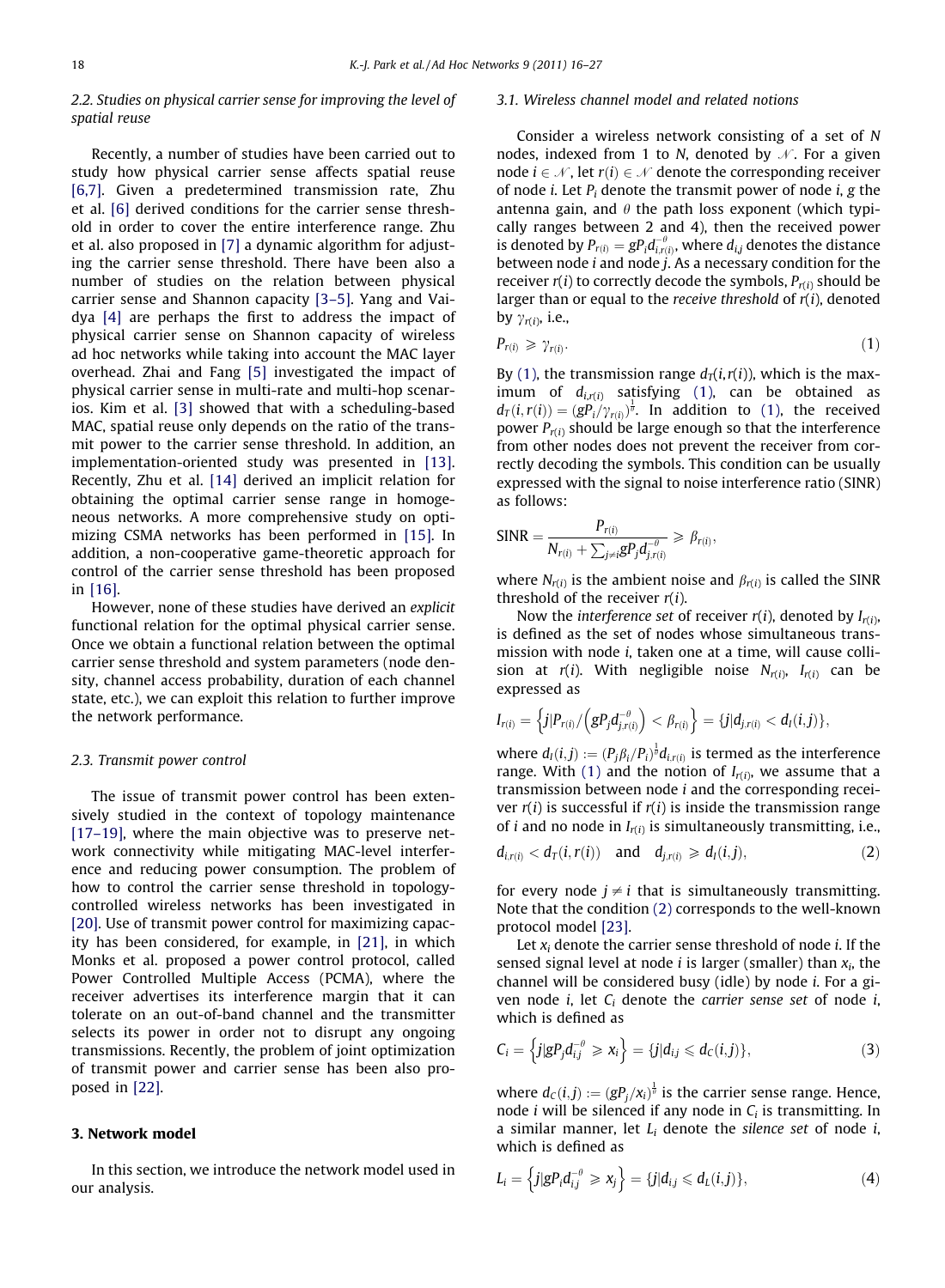<span id="page-3-0"></span>where  $d_L(i,j) := (gP_i/x_j)^{\frac{1}{\theta}}$  is the silenced range. Thus, every node  $j \in L_i$  will be silenced when node *i* transmits. Note that  $C_i = L_i$  only in a homogeneous network under a symmetric topology, and  $C_i \neq L_i$  in general. Finally,  $H_i$  denote the set of hidden nodes of node i. Then, we have  $H_i = H_i^- \cup H_i^+$ , where  $H_i^- = I_{r(i)} \setminus C_i$  and  $H_i^+ = I_{r(i)} \setminus L_i$ , which can be described as follows: The transmission attempt of node i will fail either if there is any ongoing transmission in  $H_i^-$ , or if any nodes in  $H_i^+$  transmit during the transmission of node i. This is the well-known hidden node problem. One may partially resolve the hidden node problem by expanding the silence set  $L_i$ . However, a large  $L_i$  may degrade network performance by incurring unnecessary deferring of transmissions as follows: Let  $E_i := L_i \setminus I_{r(i)}$ . Then, while node *i* is transmitting, nodes in  $E_i$  will be unnecessarily deferring their transmission even though they do not interfere with node i. This phenomenon is called the exposed node problem. Thus, how to balance these two problems is a critical issue for improving the overall network performance. In the following, we derive an analytical relation for maximizing network capacity by balancing these two problems.

## 3.2. Characterization of CSMA MAC throughput

We focus on the behavior of an individual node and characterize its per-node throughput. In order to derive the throughput of a given node i, we need to find an explicit relation among the following three variables: the attempt probability that node  $i$  transmits in any virtual slot, $3$  the conditional collision probability of node *i* given that a transmission attempt is made, and the virtual slot time of node i.

#### 3.2.1. Derivation of attempt probability

The attempt probability under the exponential back-off mechanism has been derived in [\[8\]](#page-9-0). Specifically, the attempt probability  $\tau_i$  that node *i* transmits in a randomly chosen virtual slot can be expressed as follows:

$$
\tau_i = \frac{2(1 - 2q_i)}{(1 - 2q_i)(CW_m + 1) + q_i CW_m (1 - (2q_i)^m)},
$$
\n(5)

where  $q_i$  is the conditional collision probability given that a transmission attempt is made,  $m = \log_2\left(\frac{C W_M}{C W_m}\right)$  $\left(\frac{CW_M}{CW_m}\right)$  with  $CW_m$ and  $CW_M$  being the minimum and the maximum contention window sizes, respectively. Note that, if we assume an independent contention window size with an average value of  $\overline{CW}_i$ ,  $\tau_i$  in (5) is further simplified as  $\tau_i = 2/(\overline{CW_i} + 1)$  [\[8\].](#page-9-0)

#### 3.2.2. Derivation of virtual slot time

The expressions for the conditional collision probability and the virtual slot will be different from those in [\[8\].](#page-9-0) We first derive the virtual slot time. Let  $v_i$  denote the expected virtual slot time. In order to characterize  $v_i$ , we need to model the channel behavior from the viewpoint of node i. By considering the channel status together with the node activities, we have a total of four channel states seen by node i.

- Successful transmission by node *i*: If node *i* receives an ACK frame within an interval of Short Interframe Space (SIFS) after the data frame is transmitted, it determines that the transmission is successful. Note that node  $i$ cannot detect whether or not transmissions by other nodes are successful, because a frame is determined to be successfully received if and only if the sender receives the corresponding ACK frame.
- Collision incurred by node *i*: If node *i* does not receive an ACK within an interval of SIFS after the data frame is transmitted, it determines that a collision occurs.
- Idle channel: If the received signal strength falls below the carrier sense threshold  $x<sub>i</sub>$ , the channel is considered to be idle.
- Busy channel: If the received signal strength exceeds the carrier sense threshold  $x_i$ , the channel is considered to be busy. This busy channel results from transmissions of other nodes. Note that we do not distinguish whether this transmission is successful or not.

Let the average duration of each state be denoted by  $t_{\rm S}$ ,  $t_C$ ,  $t_I$ , and  $t_B$ . Then,  $t_S = T_H + T_P + T_{ACK} + SIFS + DIFS$ , where  $T_H$ ,  $T_P$ , and  $T_{ACK}$  are, respectively, the time required to transmit the header, the payload, and the acknowledgement. In addition, DIFS stands for the DCF Interframe Space [\[2\]](#page-9-0). Similarly,  $t_C = T_H + T_P + SIFS + DIFS$ ,  $t_I = \sigma$ , where  $\sigma$  is the physical slot time, and  $t_B$  is approximated by  $t_B = (t_S + t_c)/\sqrt{2}$ 2.<sup>4</sup>

Node i makes a transmission attempt with probability  $\tau_i$ , and each attempt is successful with probability  $1 - q_i$ . Thus, the probability of successful transmission is  $\tau_i(1 - q_i)$ . Also, the probability of collision is  $\tau_i q_i$ . The channel is idle when no node in  $C_i \cup \{i\}$  transmits. Thus, the probability of idle channel is  $(1 - \tau_i) \prod_{j \in C_i} (1 - \tau_j)$ . Finally, the channel is busy when node  $i$  is in the back-off stage and at least one node in  $C_i$  transmits. Hence, the probability of busy channel is  $(1 - \tau_i)(1 - \prod_{j \in C_i}(1 - \tau_j))$ . By gathering everything together, the virtual slot time  $v_i$  can be expressed as

$$
v_i = \tau_i (1 - q_i) t_s + \tau_i q_i t_c + (1 - \tau_i) \prod_{j \in C_i} (1 - \tau_j) t_l
$$
  
+ 
$$
(1 - \tau_i) \left( 1 - \prod_{j \in C_i} (1 - \tau_j) \right) t_B.
$$
 (6)

#### 3.2.3. Derivation of conditional collision probability

What is left to be derived is the conditional collision probability  $q_i$ . The transmission of node *i* will result in collision if (i) at least one node in  $I_{r(i)}$  transmits simultaneously at the beginning of the transmission of node i, or (ii) at least one node in  $H_i$  transmits before or during the transmission of node *i*. First, let  $\eta_i$  denote the probability of transmission attempt of node *i*. If we assume that  $\eta_i$ ,

 $3$  We follow Bianchi's notion and define a virtual slot as the interval between the occurrences of two specific events. It may be much longer than the physical slot size  $\sigma$ .

<sup>4</sup> This approximation does not introduce significant error in our analysis since  $t_s \approx t_c \gg t_l$ .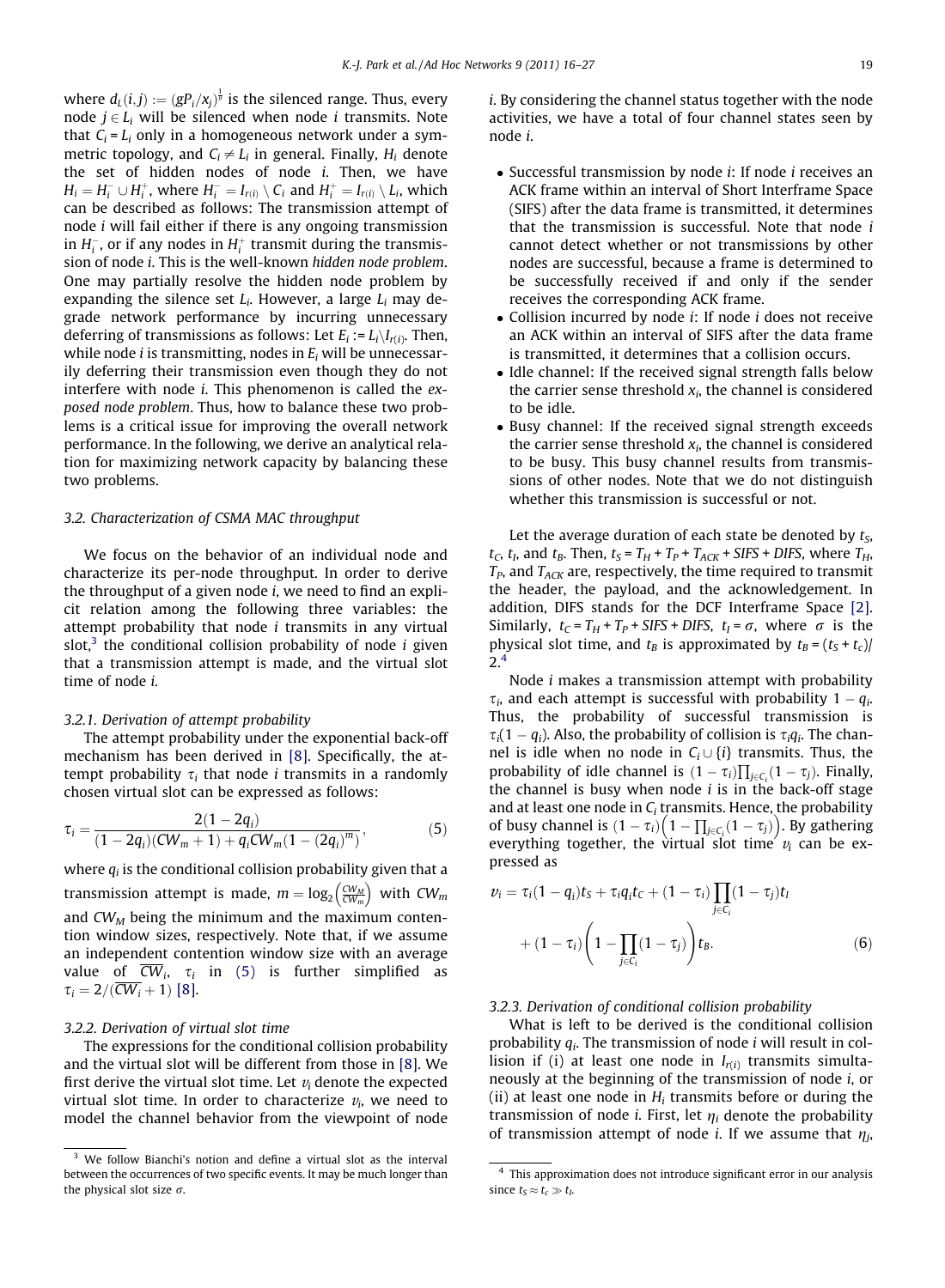<span id="page-4-0"></span> $j \neq i$  is independent of transmission attempt of node *i*, then we have that the probability of node  $i$  finding no ongoing transmission in  $H_i^-$  becomes  $\prod_{j\in H_i^-}(1-\eta_j)$ .

Now, in order to account for the hidden nodes in  $H_i^+$ , let the vulnerable period, denoted by V, be defined as the time interval during which the transmission between node i and node  $r(i)$  will fail if any node in  $H_i$  attempts to transmit. Then,  $V = T_H + T_P$ , where  $T_H$  and  $T_P$  are, respectively, the time required to transmit the header and the payload. Hence, the expected number of transmission attempt in duration of V is  $V/v_i$ . Now, the conditional collision probability  $q_i$  can then be expressed as

$$
q_i = 1 - \prod_{j \in H_i^-} (1 - \eta_j) \prod_{j \in I_{r(i)}} (1 - \tau_j) \prod_{k \in H_i^+} (1 - \tau_k)^{\frac{V}{p_k}}.
$$
 (7)

In (7), from the definition of  $\tau_i$ , we further have  $\eta_i \ll \tau_i$ , which implies that the hidden node effect from  $H_i^+$  dominates  $q_i$  over that from  $H_i^-$ . Hence, we have the following approximation for  $q_i$ .

$$
q_i \approx 1 - \prod_{j \in I_{r(i)}} (1 - \tau_j) \prod_{k \in H_i^+} (1 - \tau_k)^{\frac{V}{r_k}}.
$$
 (8)

#### 3.2.4. Derivation of per-node throughput

Let  $T_i$  denote the throughput of node *i*. Then,  $T_i$  can be expressed as

$$
T_i = \frac{L\tau_i(1-q_i)}{\nu_i} = \frac{L\tau_i\prod_{j\in I_{r(i)}}(1-\tau_j)\prod_{k\in H_i^+}(1-\tau_k)^{\frac{V}{\nu_k}}}{\nu_i},\qquad(9)
$$

where  $L$  is the payload size. Compared to the single-cell model in [\[8\]](#page-9-0), the throughput model (9) is much more complicated in that physical carrier sense is considered through  $H_i^+$  and  $v_i$  is included in the exponent. By a careful observation of (9), we can identify a tradeoff between the level of spatial reuse and the hidden node problem as follows: as the carrier sense threshold/transmit power is increased/decreased to allow more spatial reuse, the virtual slot time  $v_i$  will be decreased, which will increase  $T_i$ . Meanwhile, the hidden node problem becomes more severe, and the collision probability  $q_i$  will be increased, which in turn will decrease  $T_i$ . Consequently, there exists a tradeoff between the level of spatial reuse and the hidden node problem. It is of critical importance to quantify this tradeoff in order to find the optimal operating condition.

## 4. Throughput analysis

In this section, we derive optimal operating condition of the carrier sense threshold and the transmit power for maximizing network capacity.

#### 4.1. Analysis in homogeneous networks

4.1.1. Interdependence among variables and differentiation of the node throughput

Under the assumption of a homogeneous network, we omit the node index  $i$  and use  $x$  and  $P$  to denote the carrier sense threshold and the transmit power, respectively. Furthermore, since  $C_i = L_i$  by [\(3\) and \(4\)](#page-2-0), let  $X := (gP/x)^{\frac{1}{\theta}}$ 



Fig. 1. Description of a logical interdependence among variables of node  $i$ on its throughput in a homogeneous network.

 $(=d<sub>C</sub>(i,j) = d<sub>L</sub>(i,j))$ , which corresponds to the common carrier sense range for every node. From [\(6\), \(8\) and \(9\)](#page-3-0), it can be easily shown that the node throughput  $T_i$  depends only on X. Thus,  $T_i$  is fully determined by  $P/x$  without need for considering x and P independently. Let  $T_s$  be the network capacity, which is expressed as

$$
T_S = \sum_{i=i}^{N} T_i. \tag{10}
$$

In order to find the optimal value of  $X$  for maximizing  $T_S$  in (10), we differentiate  $T_S$  with respect to X:

$$
\frac{dT_S}{dX} = \sum_{i=i}^{N} \frac{dT_i}{dX}.
$$
\n(11)

It turns out that it is not so simple to calculate the total derivative of  $T<sub>S</sub>$  with respect to X in (11) due to the complicated interdependence among  $\tau_i$ ,  $q_i$ ,  $v_i$ , and  $T_i$ . We tackle the problem by making use of the chain rule [\[24\]](#page-10-0).

The first step for carrying out the operation is to specify the interdependence among  $\tau_i$ ,  $q_i$ ,  $v_i$ , and  $T_i$ . After a careful observation on [\(5\), \(6\), \(8\) and \(9\),](#page-3-0) we pick the interdependence as in Fig. 1.<sup>5</sup> From Fig. 1, let  $\tau_i =: f_i(X), v_i =: g_i(X, \tau_i)$  $\{\tau_j\}_{j \in C_i}$ ,  $q_i =: h_i(X, {\{\tau_j\}}_{j \in I_{r(i)}}, {\{\nu_k\}}_{k \in H_i^+})$ , and  $T_i =: F(\tau_i, \nu_i, q_i)$ . The differentiation of  $T_i$  with respect to X can be expressed as

$$
\frac{dT_i}{dX} = \frac{\partial T_i}{\partial \tau_i} \frac{d\tau_i}{dX} + \frac{\partial T_i}{\partial v_i} \frac{d\tau_i}{dX} + \frac{\partial T_i}{\partial q_i} \frac{d\tau_i}{dX}
$$
\n
$$
= \frac{\partial F}{\partial \tau_i} \frac{df_i}{dX} + \frac{\partial F}{\partial v_i} \left( \frac{\partial g_i}{\partial X} + \frac{\partial g_i}{\partial \tau_i} \frac{df_i}{dX} + \sum_{j \in C_i} \frac{\partial g_i}{\partial \tau_j} \frac{df_j}{dX} \right)
$$
\n
$$
+ \frac{\partial F}{\partial q_i} \left[ \frac{\partial h_i}{\partial X} + \sum_{j \in I_{r(i)}} \frac{\partial h_i}{\partial \tau_j} \frac{df_j}{dX} + \sum_{k \in H_i^+} \frac{\partial h_i}{\partial v_k} \left( \frac{\partial g_k}{\partial X} + \frac{\partial g_k}{\partial \tau_k} \frac{df_k}{dX} \right) + \sum_{l \in C_k} \frac{\partial g_k}{\partial \tau_l} \frac{df_l}{dX} \right) \right].
$$
\n(12)

We have explicit formulas for  $h_i$  and F from (8) and (9), respectively. Thus, we can obtain all the terms related to

 $^{\rm 5}$  It should be noted that the diagram in Fig. 1 is not intended to show the physical relation, but to introduce a logical relation for the mathematical purpose. Furthermore, it is not the unique way for describing the logical interdependence. In order to differentiate  $T_i$  with respect to  $X$ , we need to choose one specific interdependence among many possible alternatives. Dependencies that do not appear explicitly in Fig. 1 are considered implicit. The interested reader is referred to [\[24\]](#page-10-0) for further detail.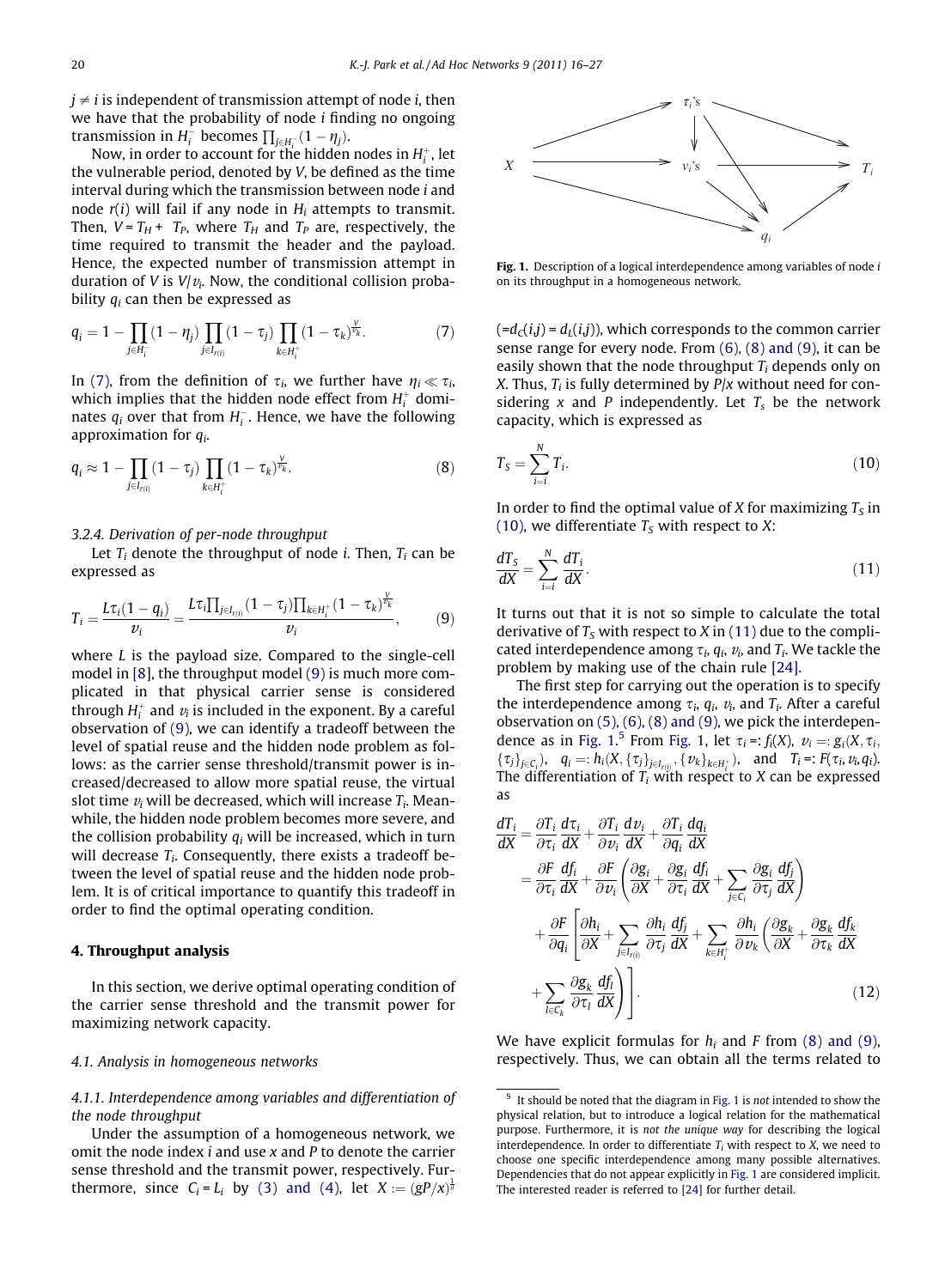<span id="page-5-0"></span> $h_i$  and F in [\(12\).](#page-4-0) However, explicit expressions for  $f_i$  and  $g_i$ are still lacking. Consequently, we still have difficulty in deriving an explicit expression for  $dT_i/dX$  in [\(12\).](#page-4-0) It should be noted that the difficulty does not come from the specific choice of the interdependence among many alternatives, but results from the intrinsic nature of the problem we are dealing with. As a matter of fact, for a given value of X, [\(5\), \(6\) and \(8\)](#page-3-0) represent a nonlinear system for  $\tau_i$ 's,  $q_i$ , and  $v_i'$ s, which is extremely difficult to solve in an analytical manner. Even in the single-cell scenario where two unknowns  $\tau_i$  and  $q_i$  constitute a nonlinear system, only a numerical solution based on fixed-point analysis is available in general [\[8\].](#page-9-0) In order to resolve this problem, we impose an assumption on the attempt probability  $\tau_i$ . Let CW<sub>i</sub> and  $\overline{CW_i}$  denote the contention window size used by node i and its average, respectively. As we mentioned in the previous section, if we assume that  $\overline{CW_i}$  is independent of X, the attempt probability  $\tau_i$  is given as  $\tau_i = 2/(\overline{CW_i} + 1)$ . Hence, [\(12\)](#page-4-0) can be simplified as

$$
\frac{dT_i}{dX} = \frac{\partial F}{\partial v_i} \frac{\partial g_i}{\partial X} + \frac{\partial F}{\partial q_i} \left[ \frac{\partial h_i}{\partial X} + \sum_{k \in H_i^+} \frac{\partial h_i}{\partial v_k} \frac{\partial g_k}{\partial X} \right],
$$
(13)

where  $v_i = g_i(X)$ ,  $q_i = h_i(X, v_i, \{v_j\}_{j \in H_i^+})$ ,  $T_i = F(v_i, q_i)$ . Now we are ready to derive an explicit relation between network capacity and system parameters.

# 4.1.2. Optimal condition for a homogeneous network with a symmetric topology

Consider a homogeneous network with a symmetric topology, in which  $d_i = d$ ,  $d_i(i,j) = d_i$ , and  $\tau_i = \tau$  for all  $i, j \in$  $M$ . Proposition 1 gives an approximate solution for the optimal carrier sense range, denoted by  $X^*$ , which maximizes network capacity.

Proposition 1. For a homogeneous network with a symmetric topology, let  $X^*$  = argmax<sub>X</sub>T<sub>S</sub>. Also, let  $\rho$  denote the node density of the interference set I<sub>r(i)</sub>, defined as  $\rho=I_{r(i)}/(\pi d_{I}^{2})$ . If  $\rho \neq 0$ , then the optimal carrier sense rage X<sup>\*</sup> is

$$
X^* \approx \sqrt{(D+Q_\rho)^2 + R_\rho^2} - (Q_\rho + R_\rho),
$$

where  $D = d + d_l$ ,  $Q_\rho = C_\rho / B_\rho$ ,  $R_\rho = B_\rho / (2K A_\rho)$ , and  $A_\rho =$  $\rho \left[ (\pi - 2\alpha)\kappa^2 + \frac{1}{2} \sqrt{4\kappa^2 - 1} \right], \quad B_\rho = 2\pi d_I(t_B - t_I) \quad \log \left( \frac{1}{1 - \tau} \right) \rho$  $\left(1-\tau\right)^{\pi d_{I}^{2} \rho +1}, \: \mathcal{C}_{\rho} = -B_{\rho}d_{I} + (1-\tau)[t_{B} - (t_{B} - t_{I}) \: \left(1-\tau\right)^{\pi d_{I}^{2} \rho}],$  $K = \tau V \log(1/(1 - \tau))$ ,  $\kappa = d_I/d = \beta^{\frac{1}{\theta}}$ ,  $\alpha = \arccos(1/2\kappa)$ . If  $\rho$  = 0,  $T_s$  is constant for all feasible  $X \le D$ .

**Proof.** In a homogeneous network with a symmetric topology,  $T_i$ 's are the same for  $\forall i \in \mathcal{N}$ . Thus, from [\(11\),](#page-4-0) it is sufficient to find X<sup>\*</sup> such that X<sup>\*</sup> = argmax<sub>X</sub>T<sub>i</sub>. Let  $\rho$ denote the node density of the interference set  $I_{r(i)}$ , defined as  $\rho = I_{r(i)}/(\pi d_i^2)$ . Then,  $I_{r(i)} = \pi d_i^2 \rho = \pi \beta_i^2 d^2 \rho$ . Under the assumption of a homogeneous network with a symmetric topology, together with the fact that  $I_{r(i)}$  and  $\tau$  are independent of  $X$ , (13) becomes

$$
\frac{dT_i}{dX} = \frac{T_i}{v_i^2} \left[ \tau V \log(1 - \tau) \left( \frac{\partial H_i^+}{\partial X} v_i - H_i^+ \frac{\partial v_i}{\partial X} \right) - v_i \frac{\partial v_i}{\partial X} \right].
$$
 (14)

In (14), the number of hidden nodes  $H_i^+$  is given as

$$
H_i^+(X) = \begin{cases} \rho[-\phi X^2 + dX \sin \phi + \psi d_i^2], & \text{if } X \leq D; \\ 0, & \text{otherwise.} \end{cases}
$$
 (15)

where  $\phi = \min \left[ \pi, \arccos \left( \frac{X^2 + d^2 - d_l^2}{2dX} \right) \right], \quad \psi = \min \left[ \pi, \pi - \right]$ arccos  $\left(\frac{d^2+d_I^2-X^2}{2dd_I}\right)$  $\left(\frac{d^2+d_1^2-X^2}{2dd}\right)$ , and  $D=d+d_1$ . Since there exists a constant  $\epsilon$  such that  $T_i$ ,  $v_i \geq \epsilon > 0$  in the feasible region of X, in order to determine whether  $T_i$  is increasing or decreasing, from (14), it is sufficient to consider

$$
f(X) = -K \left( \frac{\partial H_i^+}{\partial X} v_i - H_i^+ \frac{\partial v_i}{\partial X} \right) - v_i \frac{\partial v_i}{\partial X},
$$

where  $K = -\tau V \log(1 - \tau)$ .

If  $\rho = 0$ ,  $f(X) = 0$  and  $T_i$  will be constant with respect toX. When  $\rho \neq 0$ , we consider the following two subcases.

- (i) When  $X > D$ We have  $H_i^+ = 0$  and  $\partial H_i^+ / \partial X = 0$  from (15). Also, it is straightforward to verify that  $\partial v_i$  $\partial X \ge 0$  from [\(6\)](#page-3-0). Thus,  $f(X) = -v_i \partial y_i / \partial X \le 0$  and  $T_i$  is a non-increasing function of X.
- (ii) When  $X \le D$ In order to get an explicit expression for X\* , we introduce the following approximations for  $H_i^+$  and  $v_i$ .

$$
H_i^+(X) \approx \begin{cases} A_{\rho}(X-D)^2, & \text{if } X \leq D; \\ 0, & \text{otherwise,} \end{cases}
$$

where  $A_{\rho} = H_i^+|_{R=d_I}/d^2 = \rho \left[ (\pi - 2\alpha)\kappa^2 + \frac{1}{2}\sqrt{4\kappa^2 - 1} \right], \alpha =$ arccos(1/2 $\kappa$ ),  $\kappa = d_I/d$ . Also,  $v_i(X) \approx B_oX + C_o$ , where

$$
B_{\rho} = \frac{d v_i}{dX}|_{X=d_l}
$$
  
=  $-\tau(t_S - t_C) \frac{dq_i}{dX}|_{X=d_l} + 2\pi d_l(t_B - t_l) \log \left(\frac{1}{1-\tau}\right)$   
 $\rho (1-\tau)^{\pi d_l^2 \rho+1},$ 

and  $C_\rho = -B_\rho d_I + v_i|_{X=d_I}$ . By further introducing

$$
\frac{dq_i}{dX}|_{X=d_I} \approx -2d\log\bigg(\frac{1}{1-\tau}\bigg)A_\rho(1-\tau)^{^{\scriptstyle I_{r(i)}+\frac{\scriptstyle{\mathcal{W}_i^+\mid_{X=d_I}}}{\scriptstyle{\nu_i|_{X=d_I}}}},
$$

we have

$$
B_{\rho} \approx 2 \log \left( \frac{1}{1-\tau} \right) (1-\tau)^{\pi d_{1}^{2} \rho}
$$
  
\$\times \left[ \pi d\_{1} (t\_{B}-t\_{1}) (1-\tau) \rho + d\tau (t\_{S}-t\_{C}) A\_{\rho} (1-\tau)^{\frac{\nu}{\mu\_{1}} d^{2} A\_{\rho}} \right] \$  
\$\approx 2 \pi d\_{1} (t\_{B}-t\_{1}) \log \left( \frac{1}{1-\tau} \right) \rho (1-\tau)^{\pi d\_{1}^{2} \rho+1},

and  $C_{\rho} = -B_{\rho}d_I + v_I$ , where

$$
\nu_l \approx \tau_i \bigg[ \bigg( 1 - \frac{1}{\kappa} \bigg) t_S + \frac{1}{\kappa} t_B \bigg] + (1 - \tau) t_B - (t_B - t_I)(1 - \tau)^{\pi d_I^2 \rho + 1}
$$
  
 
$$
\approx (1 - \tau) [t_B - (t_B - t_I)(1 - \tau)^{\pi d_I^2 \rho}].
$$

Now, with omitting the subscript  $\rho$  for simplicity,

$$
f(X) \approx -ABKX^2 - (2ACK + B^2)X - BC + AKD(BD + 2C).
$$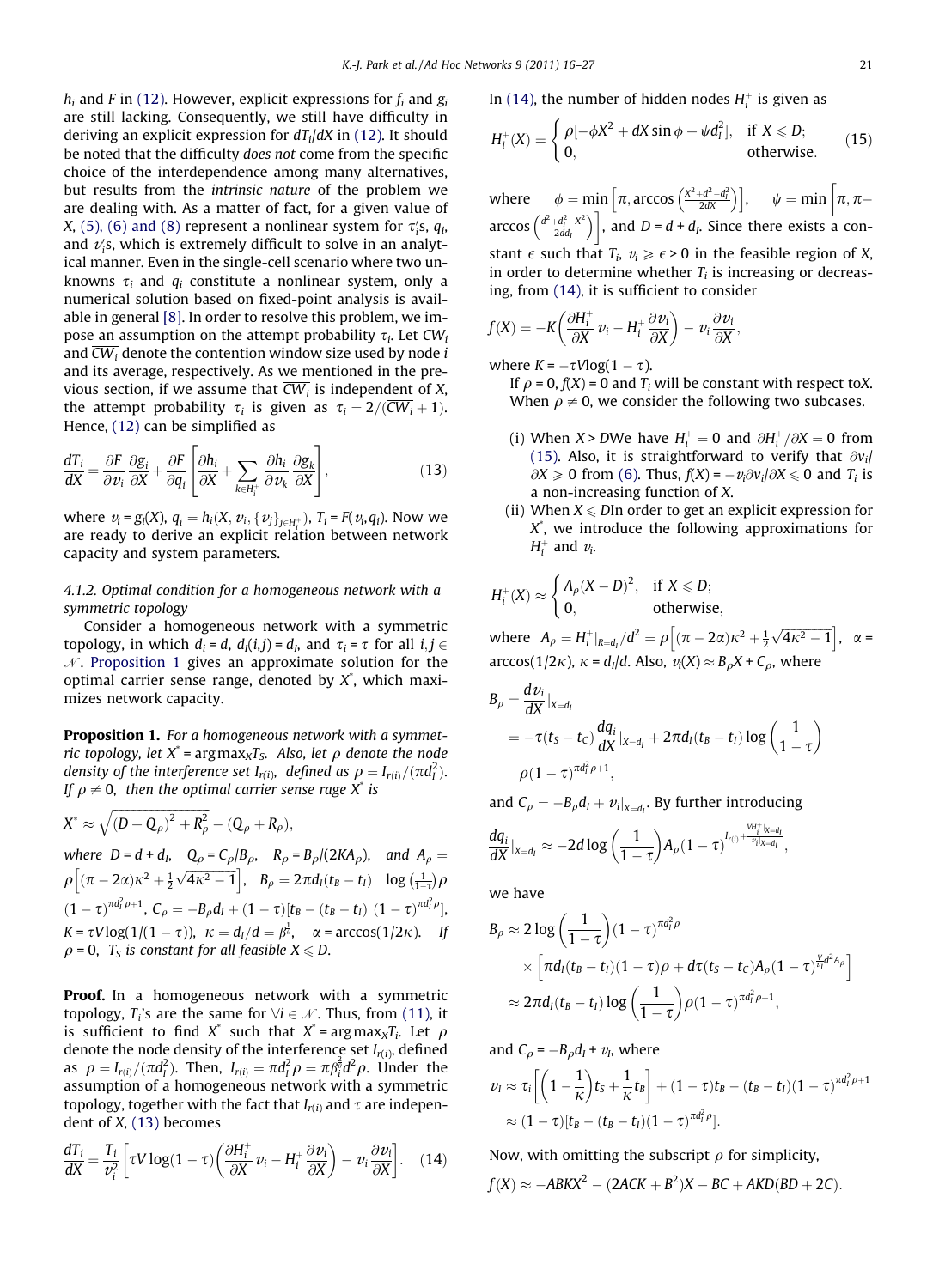<span id="page-6-0"></span>The discriminant of  $f(X)$  is  $\Delta = 4A^2(BD+C)^2K^2 + B^4 > 0$ . Thus,  $f(X) = 0$  has two distinct real roots, denoted by  $X^{*,1}$ and  $X^{*,2}$  ( $X^{*,1} > X^{*,2}$ ). Then,

$$
X^{*,1}, X^{*,2} = \frac{\pm\sqrt{\Delta} - (2ACK + B^2)}{2ABK}.
$$

Since  $\frac{df}{dX_i}$  $\left| \right|_{X = X^{*,1}} < 0$  and  $\frac{df}{dX_i}$  $\left|\int_{X=X^{*2}}$  > 0, the maximum of  $T_i$  is attained at  $X^{*,1}$ . From (i) and (ii),  $X^* = X^{*,1}$  when  $\rho \neq 0$ .  $\Box$ 

Corollary 1 gives how  $X^*$  in [Proposition 1](#page-5-0) changes with respect to the node density  $\rho$ .

Corollary 1. For a homogeneous network with a symmetric topology, there exists  $\rho$  such that X<sup>\*</sup> is an increasing function of the node density  $\rho$  if  $\rho \ge \rho$ . Furthermore, as the node density increases, the optimal carrier sense range  $X^*$  converges to  $D$  (=d + d<sub>I</sub>), which covers the entire interference range, i.e.,  $\lim_{\rho \uparrow \infty} X^* = D(-d + d_I).$ 

**Proof.** Let  $f(\rho) := D + Q_\rho$  and  $g(\rho) := R_\rho$ . Then,

$$
\frac{\partial X^*}{\partial \rho} = -\left[1 - \frac{f}{\sqrt{f^2 + g^2}}\right] \frac{df}{d\rho} - \left[1 - \frac{g}{\sqrt{f^2 + g^2}}\right] \frac{dg}{d\rho}.
$$

From [Proposition 1](#page-5-0), we have  $\lim_{\rho \uparrow \infty} Q_{\rho} = \infty$  and  $\lim_{\rho \uparrow \infty} R_{\rho} =$ 0. Hence,  $\lim_{\rho \uparrow \infty} f(\rho) = \infty$  and  $\lim_{\rho \uparrow \infty} g(\rho) = 0$ . Consequently,  $1 - f/\sqrt{f^2 + g^2} = 1 - 1/\sqrt{1 + (g/f)^2}$  $\sqrt{1 + (g/f)^2} \downarrow 0$ as  $\rho \to \infty$ . In a similar manner,  $1 - g/\sqrt{f^2 + g^2} = 1 - (g/f)/\sqrt{1 + (g/f)^2}$  $\sqrt{1 + (g/f)^2}$  $\uparrow$  1as  $\rho \rightarrow \infty$ . Thus, together with the fact that  $df/d\rho \ge 0$  and  $dg/$  $d\rho < 0$ , there exists <u> $\rho$ </u> such that  $\frac{\partial X^*}{\partial \rho} > 0$  for  $\rho \ge \rho$ . Furthermore, it is straightforward from [Proposition 1](#page-5-0) that  $\lim_{\rho \uparrow \infty} X^* = D$  because  $\lim_{\rho \uparrow \infty} Q_\rho = \infty$  and  $\lim_{\rho \uparrow \infty} R_\rho = 0. \Box$ 

Fig. 2 depicts, in a qualitative manner, the relation between the optimal carrier sense range  $X^*$  and the node density  $\rho$ . When the node density is not so high,  $X^*$  will be  $X_1^*$ , which is smaller than  $d + d_l$ . As  $\rho$  increases, X<sup>\*</sup> will get close to  $d + d_I$  as  $X_2^*$ . It should be noted that  $X = d + d_I$  corresponds to the case of exactly covering the entire interference range, thus eliminating all the hidden nodes. Also, note that X<sup>\*</sup> can become negative for small values of  $\rho$  from



Fig. 2. The optimal carrier sense range  $X^*$  as a function of the node density  $\rho$ .

[Proposition 1.](#page-5-0) In practice, the carrier sense threshold should be smaller than the receive threshold, which implies that  $X$  should be at least larger than  $d$ . The practical meaning of  $X^*$  smaller than  $d$  in [Proposition 1](#page-5-0) is that there are virtually no interfering neighbor nodes and we can reduce the carrier sense range to the minimum feasible value, without much concern about the interference or the hidden node problem.

# 4.1.3. Optimal condition for a homogeneous network with a random topology

Now we consider a homogeneous network with a random topology in Proposition 2.

Proposition 2. In a homogeneous network with a random topology, let  $X^*_i = \argmax_X T_i$  and  $\rho_i = I_{r(i)}/(\pi d_i^2)$  for node i. If  $\rho_i \neq 0$ ,  $X_i^* \approx \sqrt{(D + Q_\rho)^2 + R_\rho^2}$  $\sqrt{(D+Q_{\rho})^2+R_{\rho}^2} - (Q_{\rho}+R_{\rho})$ , where all the constants are the same as those in [Proposition 1,](#page-5-0) except  $d_i$ instead of d. If  $\rho_i = 0$ ,  $T_i$  is constant for all feasible  $X_i \le D$ .

**Proof.** For tractability, assume that  $v_k \approx v_i$  for  $k \in H_i^+$ (which holds true if  $\rho_i \approx \rho_j$  for  $j \in C_i$ .) Then, the rest of the proof will follow the same line of [Proposition 1](#page-5-0).  $\Box$ 

By Proposition 2, we know that  $X_i^*$ s are different among nodes because  $d_i$ 's and  $\rho_i$ 's are different. Thus, no single value of X can maximize the throughput of every node at the same time. However, if information on  $d_i$ 's and  $\rho_i$ 's is available, one simple approximation of  $X^* = \arg \max_{\sum_{i \in N} T_i}$  is  $X^* \approx \frac{1}{N} \sum_{i \in N} X_i^*$  from Proposition 2.

### 4.2. Nonhomogeneous network

We consider a nonhomogeneous network where each system parameter can be arbitrarily adjusted for each node. In a nonhomogeneous network,  $x_i$ 's and  $P_i$ 's should be considered as independent parameters in order to properly describe  $T_i$ . The problem of maximizing network capacity can be formulated as follows.

$$
\max_{\mathbf{x}, \mathbf{P}} \left[ T_{\mathcal{S}} \equiv \sum_{i \in N} T_i(\mathbf{x}, \mathbf{P}) \right],
$$
 (16)

where  $\mathbf{x} = (x_1, \ldots, x_N)$  and  $\mathbf{P} = (P_1, \ldots, P_N)$ . Since the search space in (16) contains that of a homogeneous network (which has a restriction of  $x_1 = \cdots = x_N$  and  $P_1 = \cdots = P_N$ ), it is obvious that network capacity of a nonhomogeneous network can be at least not smaller than that of a homogeneous network, if properly tuned. A critical issue in practice is how to design an algorithm for tuning  $x$  and  $P$  in a distributed manner. We show that any distributed algorithm that maximizes the throughput of each node without coordinating with other nodes will fail to maximize the overall network capacity. Intuitively, the throughput of each node will increase as its carrier sense threshold/transmit power increases given that those of other nodes are fixed. Hence, without consideration of other nodes, each node will increase its carrier sense threshold and transmit power as much as possible, which will significantly degrade the overall network performance. [Proposition 3](#page-7-0) validates this intuition.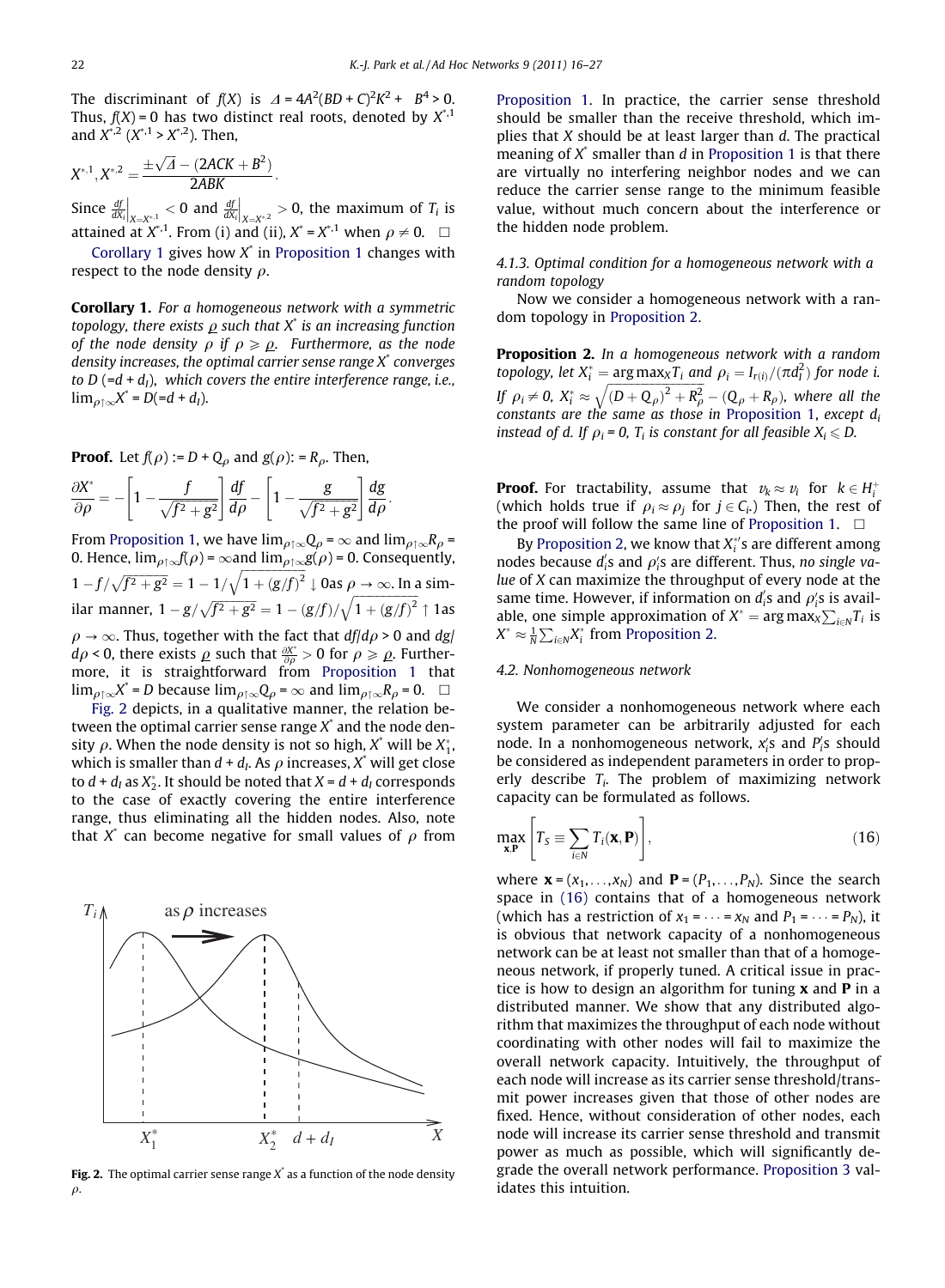<span id="page-7-0"></span>Proposition 3. Any distributed algorithm that maximizes the throughput of each node by tuning its own carrier sense threshold and transmit power without coordination with other nodes will fail to maximize network capacity.

**Proof.** If node *i* increases  $x_i$  with  $x_{-i}$  and **P** fixed where  $\mathbf{x}_{-i} = (x_1,\ldots,x_{i-1},x_{i+1},\ldots,x_N)$ , then  $v_i$  will be decreased because  $C_i$  is reduced in [\(6\)](#page-3-0), with  $q_i$  unchanged. Thus,  $T_i$  will be increased. In a similar manner, if node *i* increases  $P_i$  with **x** and  $\mathbf{P}_{-i}$  fixed where  $\mathbf{P}_{-i} = (P_1, \ldots, P_{i-1}, P_{i+1}, \ldots, P_N)$ , then  $q_i$ will be decreased because  $H_i^+$  is reduced in [\(8\),](#page-4-0) with  $v_i$ unchanged. Thus,  $T_i$  will be increased. Accordingly,

$$
\frac{\partial T_i}{\partial x_i} \geq 0 \quad \text{and} \quad \frac{\partial T_i}{\partial P_i} \geq 0. \tag{17}
$$

Any distributed algorithm in which every node maximizes its own throughput without coordinating with other nodes can be formulated as

$$
\max_{x_i, P_i} T_i(\mathbf{x}, \mathbf{P}), \quad \text{for} \quad i \in \mathbb{N}.\tag{18}
$$

From (17), the optimal solution of (18) is  $(x_i, P_i) = (\overline{x}_i, \overline{P}_i)$ where  $\bar{x}_i$  and  $\bar{P}_i$  are maximum feasible values of  $x_i$  and  $P_i$ . Thus,  $\overline{\mathbf{y}} = ((\overline{x}_1, \overline{P}_1), \dots, (\overline{x}_N, \overline{P}_N))$  is the equilibrium of  $(18)$ .  $\Box$ 

From Proposition 3, if every node works in a selfish manner, the operating point will converge to the trivial equilibrium that is obviously not optimal from the system viewpoint. This phenomenon results from the fact that  $T_i$ not only depends on  $x_i$  and  $P_i$ , but also depends on  $\mathbf{x}_{-i}$ and  $P_{-i}$ . Although Proposition 3 is intuitive, its implication on the design of a distributed algorithm is quite significant. In fact, the problem of maximizing network capacity in a fully distributed manner corresponds to a non-cooperative game [\[12\].](#page-9-0) Consequently, each node i not only need to consider its own throughput  $T_i$  (as profit), but also need to introduce a certain penalty  $G_i$  (as price) for its adverse impact on other nodes. In this manner, (18) should be modified as

$$
\max_{x_i, P_i} [T_i(\mathbf{x}, \mathbf{P}) - G_i(x_i, P_i)], \quad \text{for} \quad i \in \mathbb{N}, \tag{19}
$$

where  $G_i$  is a pricing function of node *i*, which is nondecreasing and convex in  $x_i$  and  $P_i$ . In fact, one approach for solving (19) has recently been proposed in [\[16\].](#page-10-0) It will be an interesting avenue of future work to compare the performance of different kinds of a pricing function  $G_i$ .

## 4.3. Discussion on remaining issues

Now we point out several important issues which are worthy of further investigation. First, we have not considered data rate adjustment according to the signal quality (such as the auto-rate function available in most IEEE 802.11a/b/g chipsets). There are 4 data rates  $(1, 2, 5.5, 5)$ 11 Mb/s) available in 802.11b and 8 data rates (6, 9, 12, 18, 24, 36, 48, 54 Mb/s) available in 802.11a/g. Usually the higher the SINR value, the higher the data rate at which the transmission can sustain. For a given value of SINR, one may then choose the highest possible data rate (which allows correct decoding for that given SINR value) in order to maximize system throughput. Since a higher data rate can be sustained with a larger SINR threshold, the data rate sustained is a function of the carrier sense threshold and the transmit power. This issue has been studied in [\[3\]](#page-9-0) without consideration of the MAC specifics. It will be interesting to investigate the impact of multiple data rates on network MAC throughput. Second, the effect of the RTS/ CTS handshake mechanism has not been considered in our analysis. We believe that the RTS/CTS mechanism has a minimal impact on our derivation, and likely it will only reduce the duration of collision state  $t_C$ . A more thorough investigation is underway to validate our intuition.

## 5. Simulation study

In this section, we carry out a simulation study to validate the derived relation between network capacity and

carrier sense range



Fig. 3. Optimal carrier sense range as a function of node density and contention window size.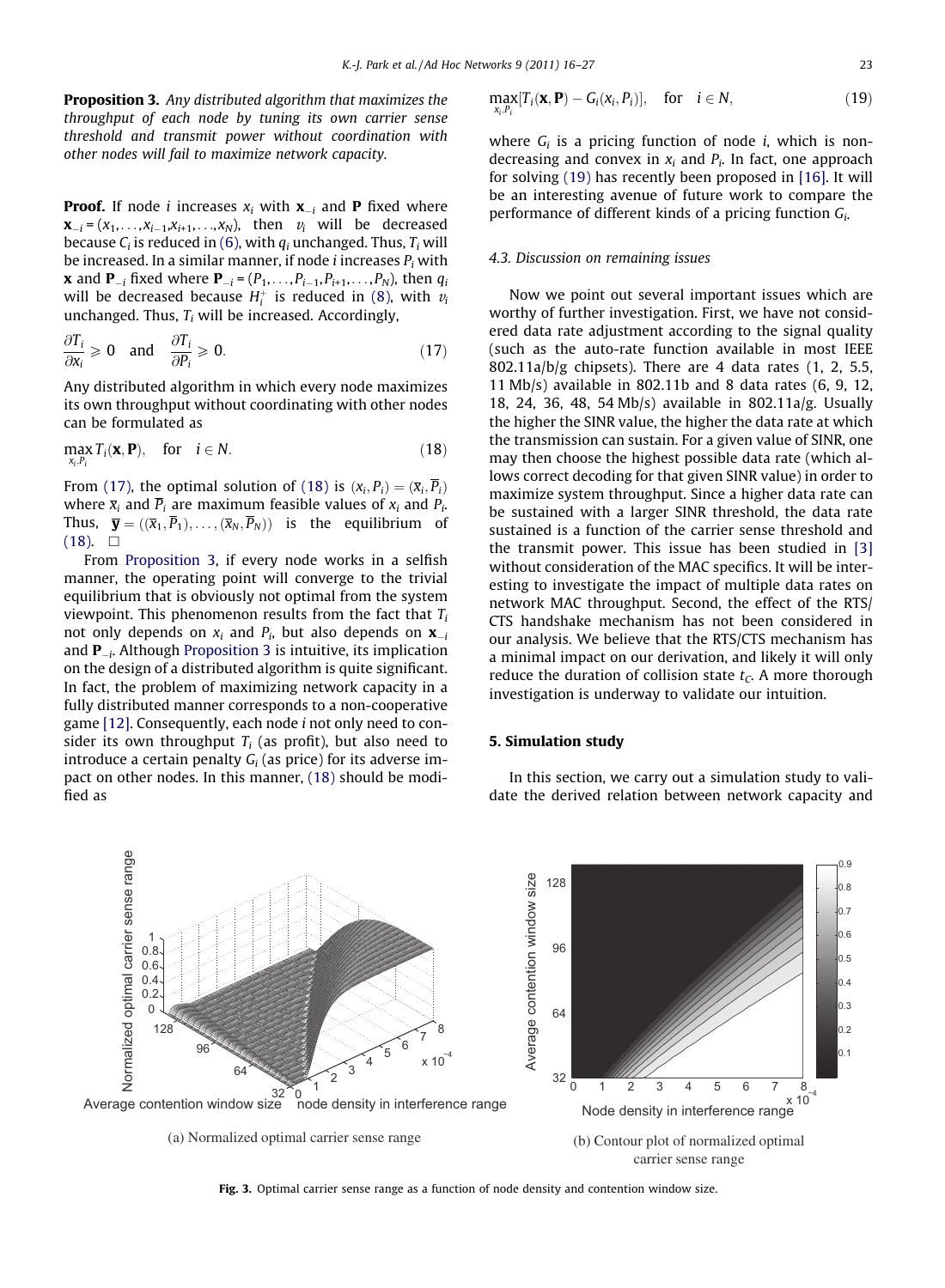<span id="page-8-0"></span>system parameters. In particular, we corroborate the model presented in Section 3.2 as well as [Propositions 1 and 2](#page-5-0).

First, we look into the relation between network capacity and system parameters such as the contention window size and the node density. [Fig. 3](#page-7-0) shows the numerical result on the normalized optimal carrier sense range, i.e.,  $(X^* - d)/d<sub>I</sub>$  as a function of the node density  $\rho$  and the average contention window size  $\overline{CW}$  when d = 100 m and  $\kappa$  = 3. Note that only non-negative values of  $(X^* - d)/d_I$  are shown in [Fig. 3](#page-7-0) by plotting max $((X^* - d)/d_i, 0)$ . For a fixed value of  $\overline{CW}$ , we can identify from [Fig. 3](#page-7-0) that  $(X^* - d)/d_I$  increases (except when  $\rho \approx 0$ ) and converges to one as  $\rho$  increases. For a given value of  $\rho$ ,  $(X^* - d)/d_I$  decreases as  $\overline{CW}$  increases. This behavior is due to the fact that the attempt probability  $\tau$  decreases with  $\overline{CW}$ . As a result, the effective node density also decreases. [Fig. 3](#page-7-0) shows that  $(X^* - d)/d_I$ becomes negative for large values of  $\overline{W}$ , which implies that there are no nearby interfering nodes.

Now, we further study how the node density and the SINR threshold impact on the optimal carrier sense range

Table 1 Parameters used in ns-2 simulations.

| Propagation | Two-ray | RTS/CTS | Disabled |
|-------------|---------|---------|----------|

| Propagation | IWU-IdV            | LIJ/LIJ     | Disabled              |
|-------------|--------------------|-------------|-----------------------|
| CW size     | 15 slots           | Noise floor | $-96$ dBm             |
| Data rate   | $(6, 12, 24)$ Mb/s | SINR thresh | $(2.5, 5.0, 15.8)$ dB |





(c) Node throughput vs. carrier sense range when  $r = 24$  Mb/s (d) Node throughput vs. carrier sense range when  $N = 16$ 

via ns-2 simulations. The simulation study is carried out by using the 802.11 Ext model [\[25\]](#page-10-0) newly included in ns-2 since version 2.33. First, we adopt a symmetric circular topology, in which there are two concentric circles with a radius of 15 m and 25 m. N senders and N receivers are evenly located, respectively, on the outer and inner circle. The corresponding receiver to each sender is on the same diameter, and thus the distance between a sender and a receiver, d, is 10 m. The parameter values used in the simulation study are listed in Table 1.

Simulations are performed for  $N = 4$ , 8, 16 with the data rate  $r = 6$ , 12, 24 Mb/s in Fig. 4. The maximum point in each curve is marked with a circle. The dotted vertical lines in Fig. 4a–c, which are 25.8 m, 32.4 m, and 49.8 m, respectively, denote the points of  $X = d + d_i$ , which covers the entire interference range. In the meantime, our analysis gives the following optimal values, respectively for each figure in Fig. 4: (8.20,8.09,15.04), (11.28,19.33,30.96), (42.32,49.63,49.81), and (15.04,30.96,49.81). The analytical results become more accurate as the node density increases, which can be also inferred from [Fig. 3a](#page-7-0). In addition, the region of small non-zero values when the node density is near zero in [Fig. 3](#page-7-0)a, which corresponds to the approximation error, is responsible for the decreasing trend of the analytical values for  $N = 4$ .

Here, several observation can be made. First, the optimal carrier sense range is smaller than  $d + d<sub>I</sub>$  in general. Furthermore, as the node density increases, the optimal



(a) Node throughput vs. carrier sense range when  $r = 6$  Mb/s (b) Node throughput vs. carrier sense range when  $r = 12$  Mb/s





Fig. 4. Average node throughput as a function of the carrier sense range under a circular topology.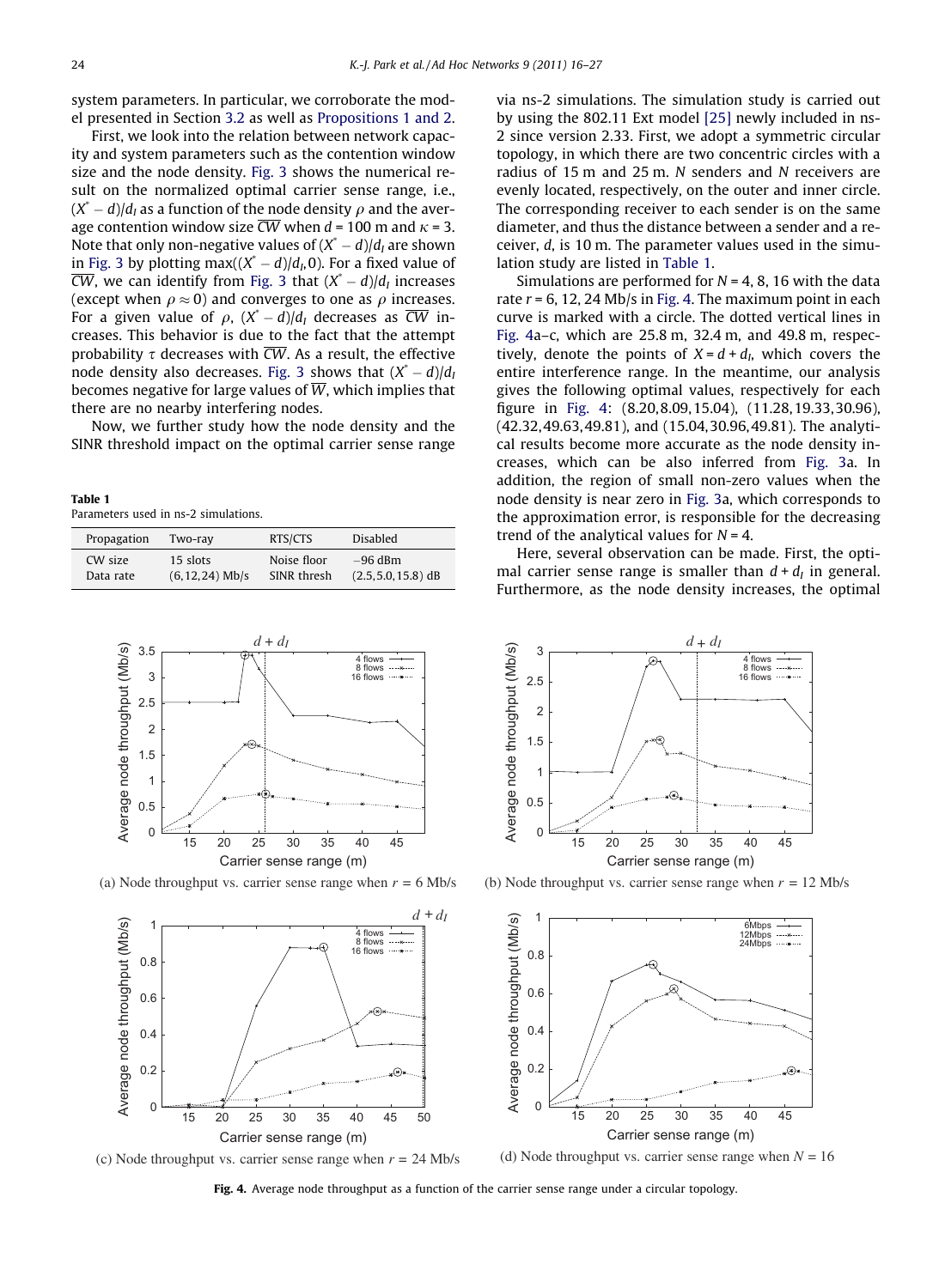<span id="page-9-0"></span>

(a) Node throughput vs. carrier sense range when  $r = 12$  Mb/s (b) Node throughput vs. carrier sense range when  $r = 24$  Mb/s

Fig. 5. Average node throughput as a function of the carrier sense range under a random topology.

point converges to  $d + d_l$ , which verifies the result in [Corol](#page-6-0)[lary 1.](#page-6-0) We further show in [Fig. 4d](#page-8-0) how the node throughput changes with respect to change in the data rate, which validates that the interference range expands as the data rate increases because of increase in the SINR threshold.

Now, as a more realistic scenario, we consider the following random topology. In the circular area with the radius of 25 m, total of N transmission pairs are randomly located with  $d = 10$  m. Fig. 5 shows the average node throughput as a function of the carrier sense range for various data rates. The analytical values obtained from [Proposition 1](#page-5-0) for Fig. 5a and b are, respectively, (24.39,30.47,31.95) and (49.78,49.81,49.81). It can be verified in Fig. 5 that these analytical values match the trend of simulation results.

Overall, we can summarize that, instead of covering the entire interference range, it is beneficial to increase the carrier sense threshold, or equivalently, decrease the carrier sense range. In particular, the typical value of the carrier sense threshold used in the IEEE 802.11 WLAN may be too conservative for network capacity and need to be carefully examined.

## 6. Conclusion and future work

In this paper, we have investigated the issue of maximizing network capacity of CSMA wireless networks. In particular, we have explicitly incorporated the carrier sense threshold and the transmit power into the analysis. In a homogeneous network, we have found that the optimal carrier sense range is smaller than the value for exactly covering the entire interference range. In a nonhomogeneous network, the problem of maximizing network capacity in a fully distributed manner has been shown to be a noncooperative game.

We have identified several future research avenues. First, our model can be extended to incorporate the effects of multiple data rates and the RTS/CTS handshake mechanism. Furthermore, based on the insight shed from the analysis, an efficient distributed algorithm can be developed for tuning the carrier sense threshold and the transmit power. One key step for designing such distributed

algorithms is to properly define the pricing function in [\(19\).](#page-7-0) Since there have been extensive studies on power control in the context of topology maintenance, we may leverage existing power control algorithms to develop a framework for joint control of the transmit power and the carrier sense threshold.

### References

- [1] J.C. Hou, K.-J. Park, T.-S. Kim, L.-C. Kung, Medium access control and routing protocols for wireless mesh network, in: E. Hossain, K.K. Leung (Eds.), Wireless Mesh Networks: Architectures and Protocols, Springer, 2007. October.
- [2] IEEE, Wireless LAN Medium Access Control (MAC) and Physical Layer (PHY) Specifications, IEEE Standard 802.11, 1999.
- [3] T.-S. Kim, H. Lim, J.C. Hou, Improving spatial reuse through tuning transmit power, carrier sense threshold, and data rate in multihop wireless networks, in: Proceedings of ACM MobiCom, 2006.
- X. Yang, N.H. Vaidya, On the physical carrier sense in wireless ad hoc networks, in: Proceedings of IEEE INFOCOM, 2005.
- [5] H. Zhai, Y. Fang, Physical carrier sensing and spatial reuse in multirate and multihop wireless ad hoc networks, in: Proceedings of IEEE INFOCOM, 2006.
- [6] J. Zhu, X. Guo, L. Yang, W.S. Conner, Leveraging spatial reuse in 802.11 mesh networks with enhanced physical carrier sensing, in: Proceedings of IEEE ICC, 2004.
- [7] J. Zhu, X. Guo, L. Yang, W.S. Conner, S. Roy, M.M. Hazra, Adapting physical carrier sensing to maximize spatial reuse in 802.11 mesh networks, Wiley Wireless Communications and Mobile Computing 4 (2004) 933–946.
- [8] G. Bianchi, Performance analysis of the IEEE 802.11 distributed coordination function, IEEE Journal on Selected Areas in Communications 18 (3) (2000).
- [9] F. Calì, M. Conti, E. Gregori, Dynamic tuning of the IEEE 802.11 protocol to achieve a theoretical throughput limit, IEEE/ACM Transactions on Networking 8 (6) (2000) 785–799.
- [10] A. Kumar, E. Altman, D. Miorandi, M. Goyal, New insights from a fixed point analysis of single cell IEEE 802.11 WLANs, in: Proceedings of IEEE INFOCOM, 2005.
- [11] K. Medepalli, F.A. Tobagi, Towards performance modeling of IEEE 802.11 based wireless networks: a unified framework and its applications, in: Proceedings of IEEE INFOCOM, 2006.
- [12] T. Başar, G.J. Olsder, Dynamic noncooperative game theory, SIAM Series in Classics in Applied Mathematics (1999). January.
- [13] J. Zhu, B. Metzler, X. Guo, Y. Liu, Adaptive CSMA for scalable network capacity in high-density WLAN: a hardware prototyping approach, in: Proceedings of IEEE INFOCOM, 2006.
- [14] Y. Zhu, Q. Zhang, Z. Niu, J. Zhu, On optimal physical carrier sensing: theoretical analysis and protocol, in: Proceedings of IEEE INFOCOM Miniconferences, 2007.
- [15] H. Ma, R. Vijayakumar, S. Roy, J. Zhu, Optimizing 802.11 wireless mesh networks based on physical carrier sensing, IEEE/ACM Transactions on Networking 17 (5) (2009) 1550–1563.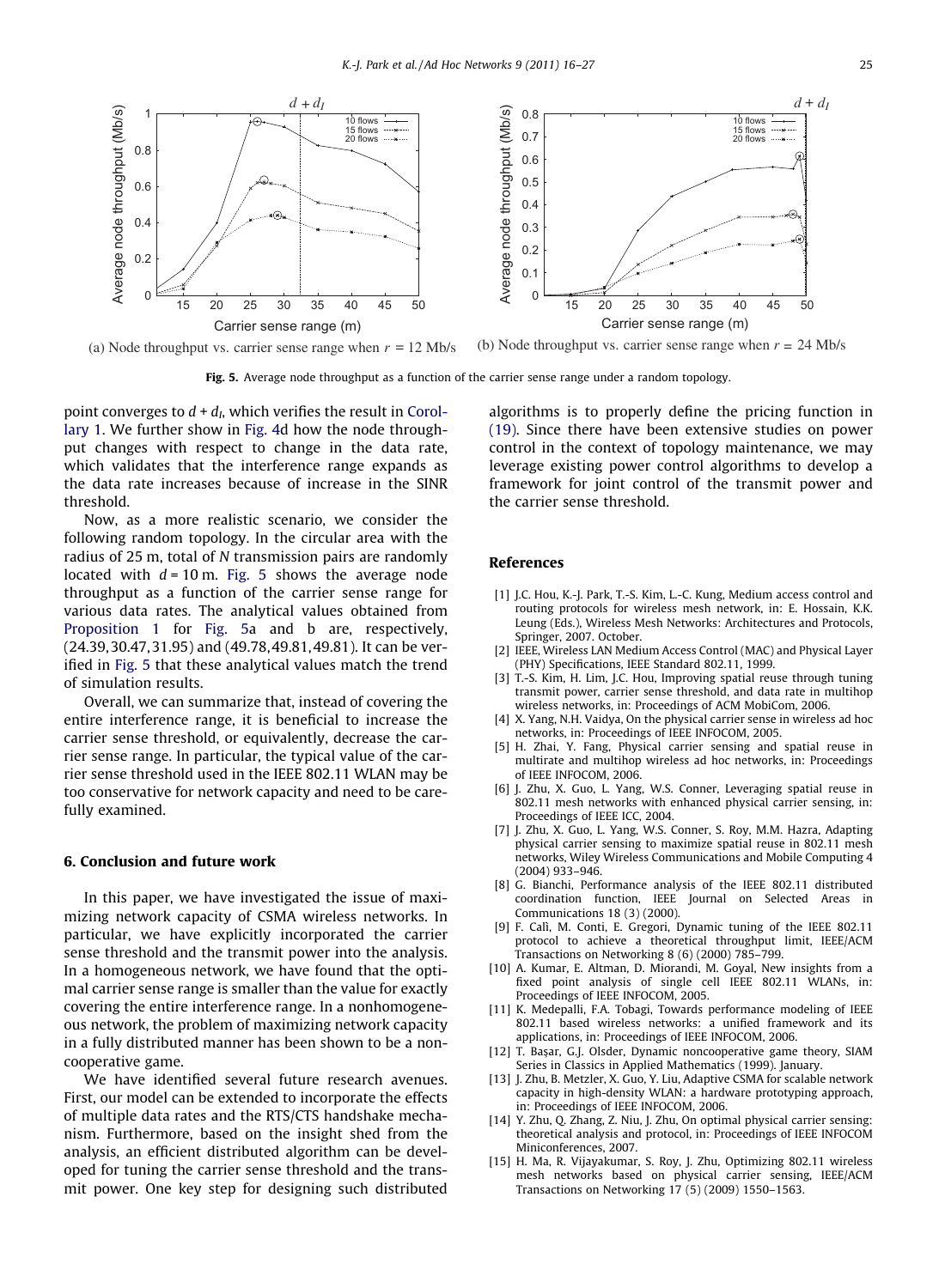- <span id="page-10-0"></span>[16] K.-J. Park, J.C. Hou, T. Başar, H. Kim, Noncooperative carrier sense game in wireless networks, IEEE Transactions on Wireless Communications 8 (1) (2009) 5280–5289.
- [17] N. Li, J.C. Hou, L. Sha, Design and analysis of a MST-based distributed topology control algorithm for wireless ad-hoc networks, IEEE Transactions on Wireless Communications 4 (3) (2005) 1195–1207.
- [18] R. Ramanathan, R. Rosales-Hain, Topology control of multihop wireless networks using transmit power adjustment, in: Proceedings of IEEE INFOCOM, 2000.
- [19] R. Wattenhofer, L. Li, P. Bahl, Y.-M. Wang, Distributed topology control for power efficient operation in multihop wireless ad hoc networks, in: Proceedings of IEEE INFOCOM, 2001.
- [20] K.-J. Park, L. Kim, J.C. Hou, Adaptive physical carrier sense in topology-controlled wireless networks, IEEE Transactions on Mobile Computing 9 (1) (2010) 87–97.
- [21] J. Monks, V. Bharghavan, W.-M. Hwu, A power controlled multiple access protocol for wireless packet networks, in: Proceedings of IEEE INFOCOM, 2001.
- [22] H. Ma, J. Zhu, S. Roy, S.Y. Shin, Joint transmit power and physical carrier sensing adaptation based on loss differentiation for high density IEEE 802.11 WLAN, Computer Networks 52 (9) (2008) 1703– 1720.
- [23] P. Gupta, P.R. Kumar, The capacity of wireless networks, IEEE Transactions on Information Theory 46 (2) (2000) 388–404.
- [24] R.C. Buck, Advanced Calculus, Waveland Press Inc., 2003.
- [25] Q. Chen, F. Schmidt-Eisenlohr, D. Jiang, M. Torrent-Moreno, L. Delgrossi, H. Hartenstein, Overhaul of IEEE 802.11 modeling and simulation in ns-2, in: Proceedings of ACM MSWiM, 2007.



Kyung-Joon Park received his B.S., M.S., and Ph.D. degrees all from the School of Electrical Engineering and Computer Science (EECS), Seoul National University (SNU), Seoul, Korea in 1998, 2000, and 2005, respectively. He is currently a research assistant professor in the School of EECS at SNU. He has been a postdoctoral research associate in the Department of Computer Science, University of Illinois at Urbana-Champaign (UIUC) from 2006 to 2010. He worked for Samsung Electronics, Suwon, Korea as a senior engineer in 2005–

2006, and was a visiting graduate student, supported by the Brain Korea 21 Program, in the Department of Electrical and Computer Engineering at UIUC in 2001–2002. He has current research interests in characterization and design of medical-grade protocols for wireless healthcare systems, analysis of malicious and selfish behavior for wireless network security, and design and analysis of self-adjusting protocols for wireless environments. He is the Gold Prize Winner of the 4th Inside Edge International Thesis Competition from Samsung Electro-Mechanics in 2008. He has received a Distinguished Paper Prize at the OPNET Conference in 2005. He is also a winner of the Human-Tech Thesis Prize from Samsung Electronics in 2003, 2004, and 2005.



Jihyuk Choi received the B.S. and M.S. degrees from Seoul National University, Seoul, Korea in 1998 and 2000, respectively. He is a Ph.D. candidate at the Department of Electrical and Computer Engineering of the University of Illinois at Urbana-Champaign (UIUC). He was a research engineer at Electronics and Telecommunications Research Institute (ETRI), Korea from 2000 to 2003. He was also a senior researcher at LG Electronics Institute of Technology, Korea from 2003 to 2006. His research interests include wireless network

protocols and network security.



Jennifer C. Hou was born on September 26, 1964 in Taipei, Taiwan. She received her B.S.E. degree in Electrical Engineering from National Taiwan University, Taiwan, ROC in 1987, M.S.E degrees in Electrical Engineering and Computer Science (EECS) and in Industrial and Operations Engineering (I & OE) from the University of Michigan, Ann Arbor, MI in 1989 and in 1991, and Ph.D. degree in EECS also from the University of Michigan, Ann Arbor, MI in 1993. She was an assistant professor in Electrical and Computer Engineering at the

University of Wisconsin, Madison, WI from 1993 to 1996, and an assistant/associate professor in Electrical Engineering at Ohio State University, Columbus, OH from 1996 to 2001. She joined the University of Illinois Computer Science faculty in 2001. She was a principal researcher in networked systems and served as the director of the Illinois Network Design and Experimentation (INDEX) research group. She has supervised several federally and industry funded projects in the areas of network modeling and simulation, network measurement and diagnostics, and both the theoretical and protocol design aspects of wireless sensor networks. She has published (with her former advisor, students, and colleagues) over 160 papers in archived journals, book chapters, and peerreviewed conferences. Her work on topology control and performance limits in wireless networks has been widely cited. Dr. Hou has been involved in organizing several international conferences sponsored by professional organizations such as ACM Mobicom, IEEE INFOCOM, IEEE MASS, and IEEE RTAS, as well as editor in archival journals and magazines such as IEEE Trans. on Computers, IEEE Trans. on Wireless Communications, IEEE Trans. on Mobile Computing, IEEE Trans. on Parallel and Distributed Systems, IEEE Wireless Communication Magazine, Elsevier Computer Networks, and ACM Trans. on Sensor Networks. Dr. Hou was a recipient of an ACM Recognition of Service Award in 2004 and 2007, a Cisco University Research Award from Cisco, Inc., 2002, a Lumley Research Award from Ohio State University in 2001, a NSF CAREER award from the Network and Communications Research Infrastructure, National Science Foundation in 1996-2000 and a Women in Science Initiative Award from The University of Wisconsin-Madison in 1993–1995. She was elected as an IEEE Fellow and an ACM Distinguished Scientist in 2007. Dr. Hou passed away on December 2, 2007 in Houston, Texas at the age of 43.



Yih-Chun Hu received his B.S. Magna Cum Laude in 1997 in Computer Science and Mathematics from the University of Washington. He received his Ph.D. in 2003 from the Computer Science Department at Carnegie Mellon University. He was a Postdoctoral Researcher at the University of California, Berkeley. He is currently an assistant professor in the Department of Electrical and Computer Engineering at the University of Illinois at Urbana-Champaign. His general research interests are in security and systems, with

emphasis on the areas of secure systems and mobile communications. He has published papers in the areas of secure Internet routing, DDoSresilient forwarding, secure routing in wireless ad hoc networks, security and anonymity in peer-to-peer networks, efficient cryptographic mechanisms for routing security, and the design and evaluation of multi-hop wireless network routing protocols, including Quality-of-Service mechanisms for ad hoc networks.